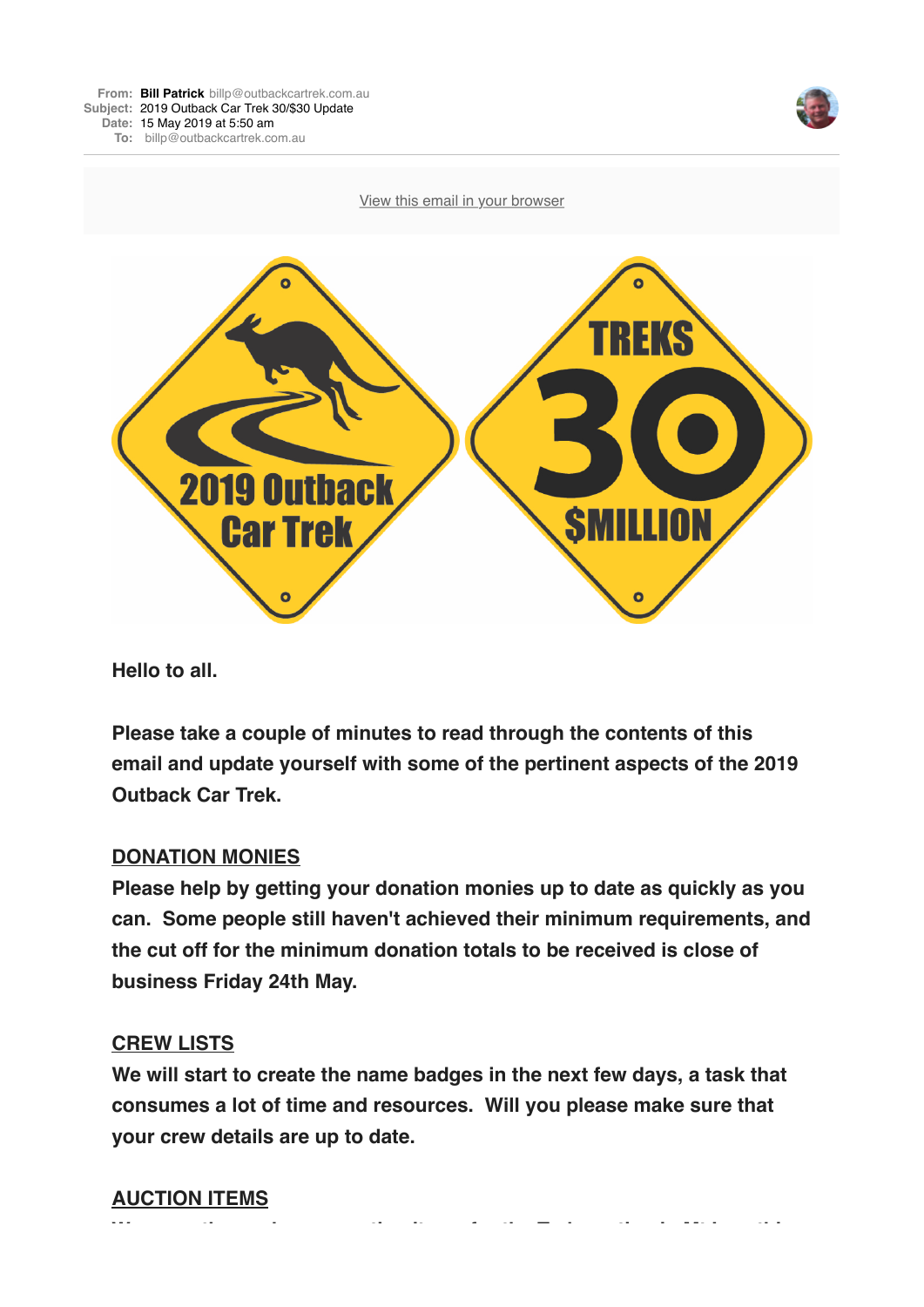**We urgently need more auction items for the Trek auction in Mt Isa - this year the cupboard is very bare. Please see what you can beg, borrow or steal to donate to the auction night, and let me know ASAP, preferably with a photo and a few words about the item you are able to donate.**

#### **DOOR PANELS**

**It is now too late to post out any door panels, but you are more than welcome to pick them up from the Trek office, or collect them at Renmark/Mt Isa as the case may be.** 

### **RENMARK REGISTRATIONS & CUT-A-RAMA**

**Trek registrations are at the Renmark Hotel from 4:30 pm on Sunday 2nd June, followed closely by the world famous Cut-A-Rama event. We look forward to seeing you there - come prepared for a cut/shave/wax (or more) as the case may be.**

## **BUSES FOR THE NIGHT AT RENMARK & NURIOOTPA**

**Have you advised me by email if you need a bus to get you to & from the registrations & Cut-A-Rama in Renmark, or the dinner in Nuriootpa yet? So far only about 20 Trekkers have advised they need a lift.....** 

### **RAWNSLEY PARK**

**Rawnsley Park will be a cook your own BBQ night. If you can pack in a folding chair, please bring one - there are not too many chairs and tables available.**

### **THE BIRDSVILLE TRACK/TREK HOODOO**

**I have lost count of the number of times we have been thwarted in our efforts to travel the Birdsville Track, and the very first Trek in 1990 was actually postponed for a couple of months due to the Track flooding a few weeks before the Trek was due to arrive. This year has been unusual even for Birdsville, in that they have had 2 flood events in close proximity that have seen the town shut off for a couple of months. The road from the east is expected to open in the next week, and SA Roads are despatching a works team next week to a bog hole about 60 km south on the Birdsville Track to cut a bypass around the bog. Experienced locals & the Birdsville Police are saying the Track will be open. Probably....**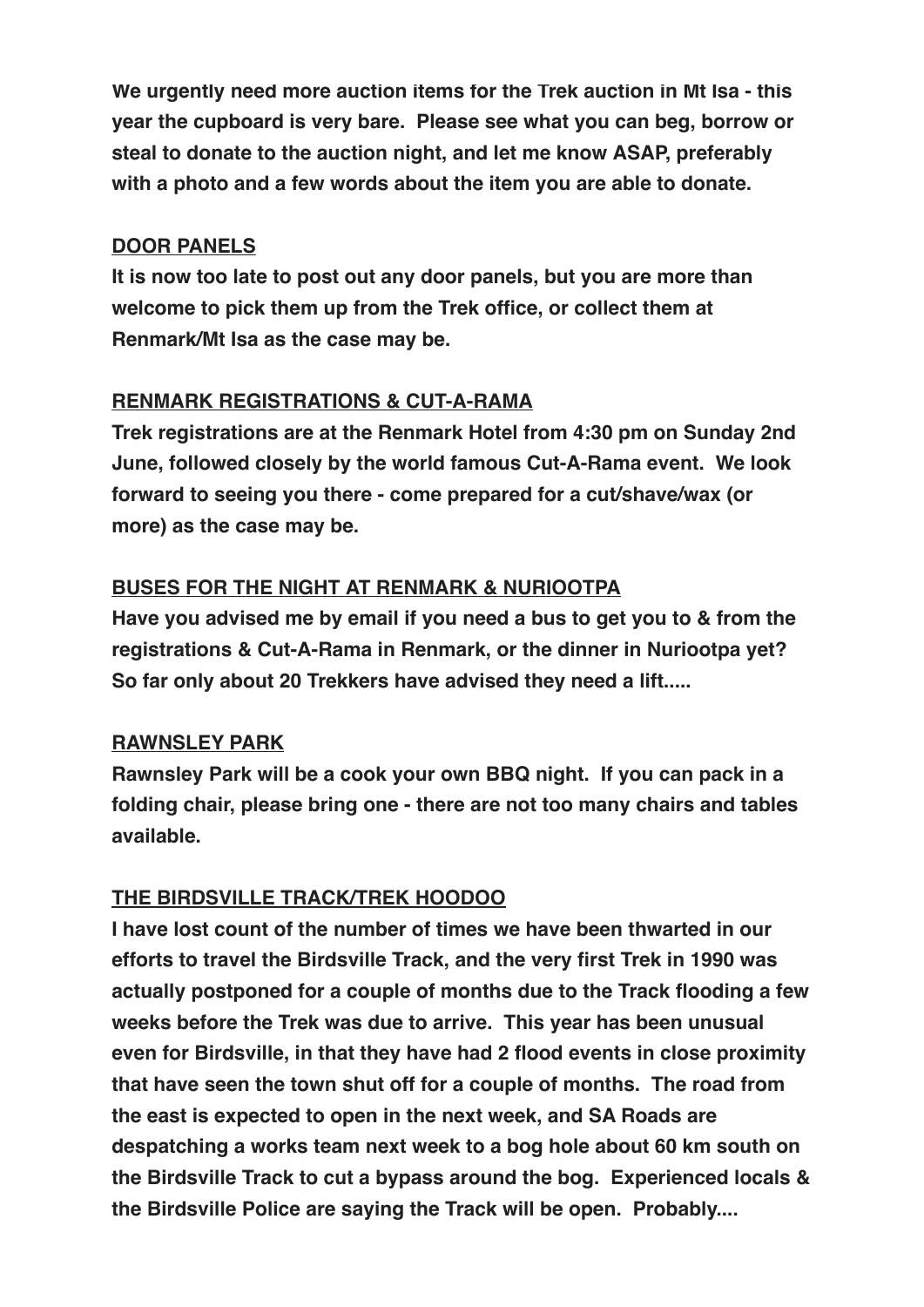**Whatever happens, whichever way we get there, WE WILL GET TO BIRDSVILLE for the evening of June 6th.**

**After all, we can't be late for our own plane naming ceremony can we?**

### **MT ISA IS A FIFO NIGHT**

**Quite a few teams will be changing crew members over the Saturday/Sunday and we want to make sure that you all come along to the dinner and AUCTION at the Civic Centre on the Saturday night. We have a couple of very special guest speakers lined up for the evening, plus of course we need to make some money out of the auction as well. And have some fun**

## **DARWIN ARRIVAL LUNCH**

**The gremlins crawled into our system and stole the list of partners who need a bus to the lunch at Vesteys Beach - please email me again with the details.....**

# **TREK MEDIA EXPOSURE**

**The RFDS has been very fortunate in appointing a new communications coordinator who comes with exceptional media experience and has a strong background in television journalism. In the world of media there are no guarantees, but having a solid media strategy and an experienced delivery team is part of the key. If you have responded to our call for interested Trekkers to help with media exposure, the RFDS Team will be in contact shortly.**

# **TREK MERCHANDISE**

**We have already sold out of some of the sizes and clothing items, so if you want something from the merchandise catalogue (**[HERE](https://outbackcartrek.us14.list-manage.com/track/click?u=4856abc86aa4736df4661f58b&id=e40facaca1&e=2b4b458c87)**) I suggest you get in and order it ASAP. We will pick & post orders until this weekend, after that we will take any orders to Renmark for collection.**

# **CEVA**

**Please double check you have booked the love of your life to come home [on CEVA already. If this has slipped your mind please send the](https://outbackcartrek.us14.list-manage.com/track/click?u=4856abc86aa4736df4661f58b&id=d4834c0f99&e=2b4b458c87)** BOOKING